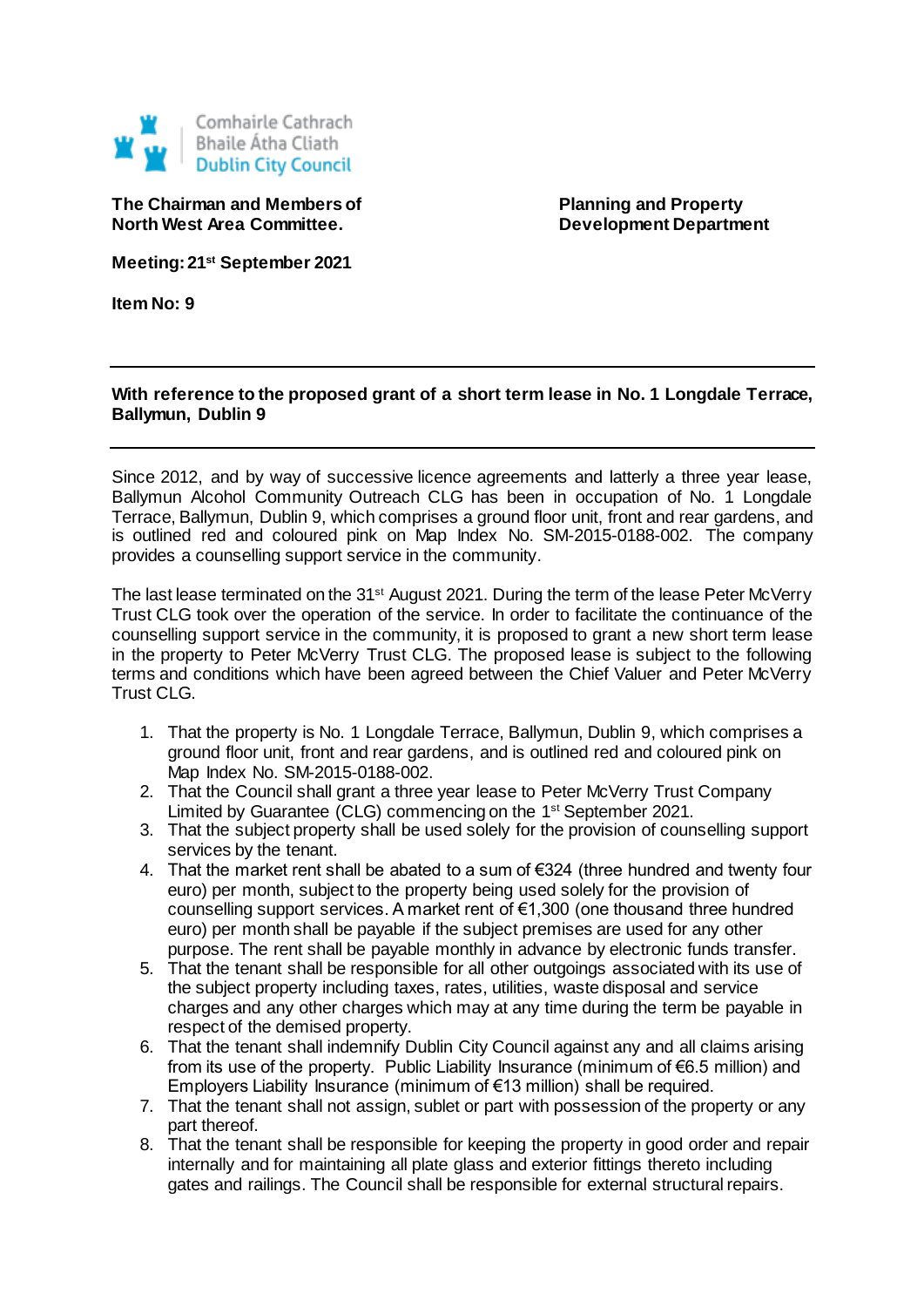- 9. The either party may terminate the lease at the end of year one subject to six months prior written notice.
- 10. That the tenant shall ensure that its use and occupation of the subject property complies with all statutory consents.
- 11. That the tenant shall not carry out any structural alterations, fit out works or erect any signage without the prior written consent from the landlord.
- 12. That upon expiry of the lease, the tenant shall at its own expense remove all materials not belonging to the Council and shall leave the property clean and cleared to the satisfaction of the Council.
- 13. That the tenant shall sign a Renunciation of Rights to a New Tenancy.
- 14. That the lease agreement shall be subject to any other terms and conditions as deemed appropriate by the Council's Law Agent.
- 15. That each party shall be responsible for their own fees and costs in this matter.

The dates for the performance of any of the requirements of the proposed lease may be amended at the absolute discretion of the Executive Manager.

No agreement enforceable at law is created or is intended to be created until exchange of contracts has taken place.

**Paul Clegg Executive Manager**